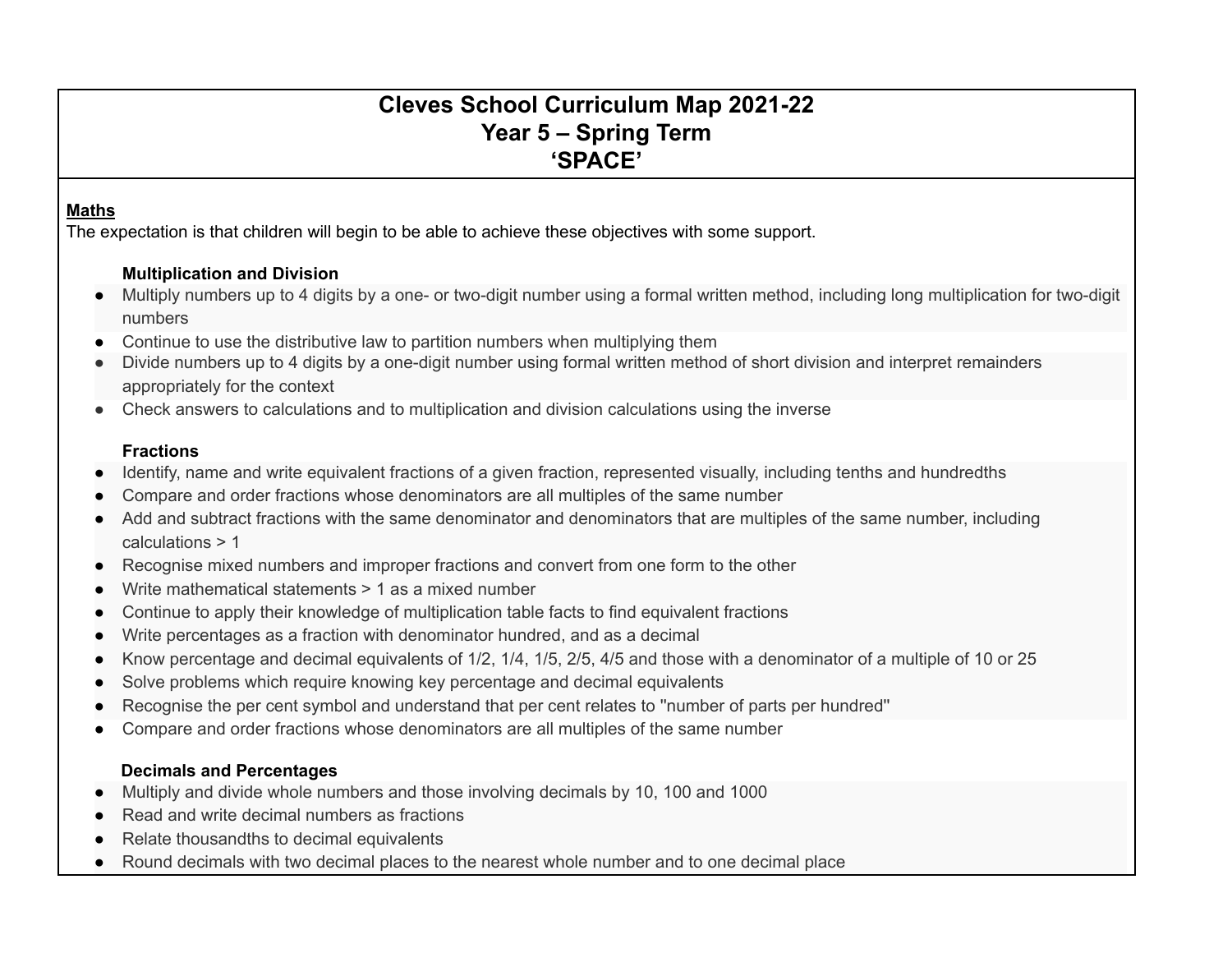- Read, write, order and compare numbers with up to three decimal places
- Recognise the per cent symbol and understand that per cent relates to "number of parts per hundred"
- Write percentages as a fraction with denominator hundred, and as a decimal
- Know percentage and decimal equivalents of 1/2, 1/4, 1/5, 2/5, 4/5 and those with a denominator of a multiple of 10 or 25
- Solve problems which require knowing key percentage and decimal equivalents

#### **Properties of Shapes (Angles and Polygons)**

- Draw given angles, and measure them in degrees and draw shapes with sides measured to the nearest millimeter
- Use conventional markings for parallel lines and right angles
- Distinguish between regular and irregular polygons based on reasoning about equal sides and angles
- Use the term diagonal
- $\bullet$  Identify angles at a point and one whole turn, angles at a point on a straight line and  $\frac{1}{2}$  a turn and other multiples of 90 $^{\circ}$
- Estimate and compare acute, obtuse and reflex angles
- Use the properties of rectangles to deduce related facts and find missing lengths and angles

#### **Addition and Subtraction**

- Add and subtract numbers mentally with increasingly large numbers
- Continue to develop knowledge of addition and subtraction facts and to derive related facts
- Add and subtract whole numbers with more than 4 digits, including using formal written methods (columnar addition and subtraction)
- Use rounding to check answers to calculations and determine, in the context of a problem, levels of accuracy
- Solve addition and subtraction multi-step problems in familiar contexts, deciding which operations and methods to use and why (\*)
- Develop their understanding of the meaning of the equals sign  $(*)$

## **Literacy**

#### **Poetic Style**

The children will study a range of poetic styles, including language effects, pattern and form, subjects, themes and meaning. They will then write their own poems based on Rollercoasters.

## **Stories from Other Cultures**

Based on the Firework Makers Daughter by Philip Pullman, the children will be developing their narrative skills They will write the missing chapter of an adventure journey using the structure of a story mountain; including description, action, suspense and dialogue.

## **Recounts**

The children will write a recount about the Apollo 11 mission using appropriate language and grammar.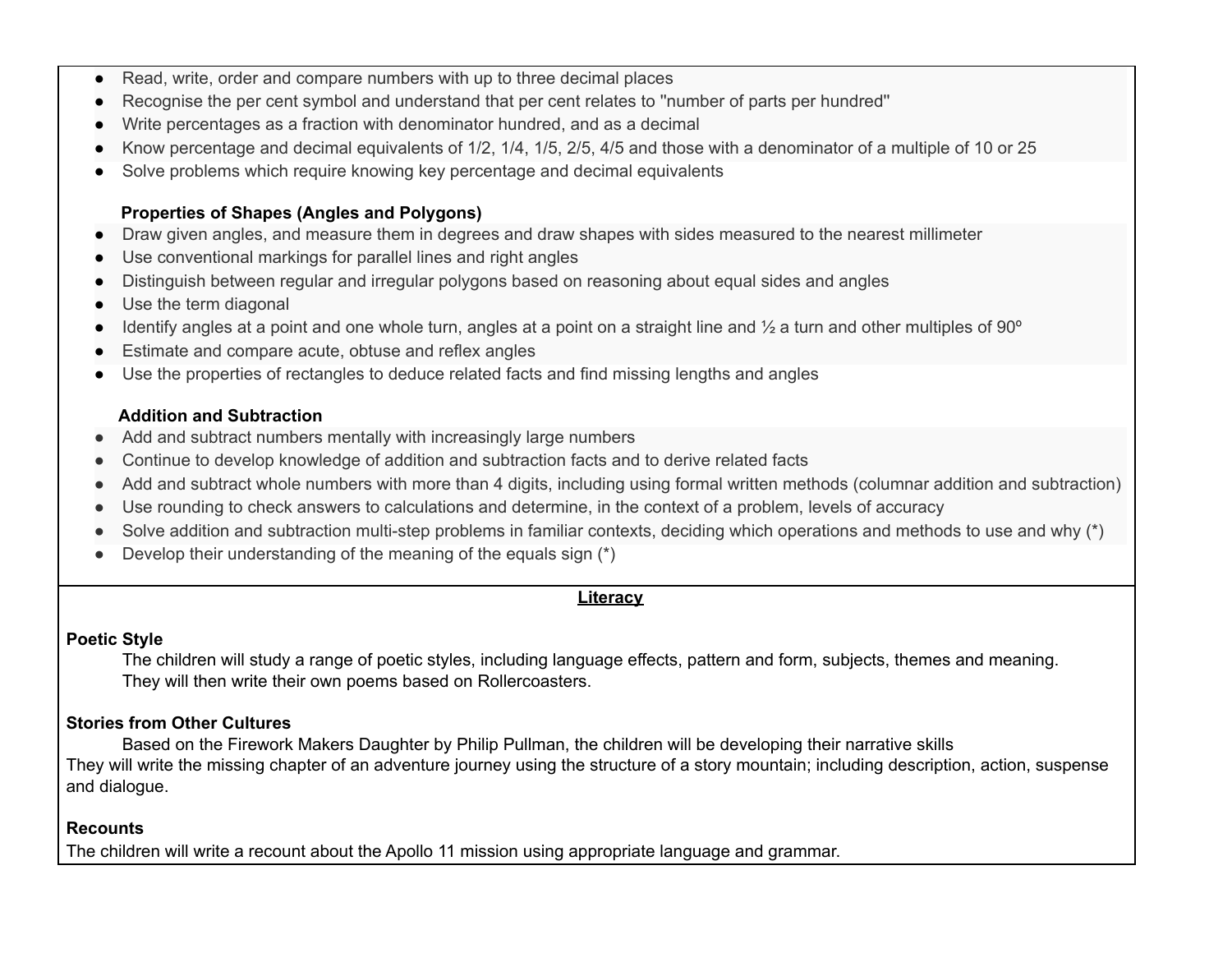We will also develop our skim reading and note-taking skills and text evaluation.

## **Narrative (Science Fiction)**

Based on *'The Lost Thing'* by Shaun Tan, the children will create their own creature. They will then write a detailed characterisation including figurative language, show not tell and dialogue.

## **Balanced Discussion**

The children will be looking at two different points of view based on Space exploration and then write a balanced argument in which both views are considered and a conclusion reached.

| <b>SPACE</b><br>The children will study the key events and development of Space<br>Using We are Internet Legends<br>exploration. This unit of work is closely linked to our learning within<br>Use technology safely, respectfully and responsibly<br>$\bullet$<br>science and literacy.<br>Enhance student knowledge of Digital Safety and the use of<br>social media.<br>Understand key terms associated with space<br>Know the names and key differences between the planets of<br>our Solar System<br>Design, write and debug programs that accomplish<br>Understand the historical context of the Space Race in<br>specific goals<br>relation to the Cold War<br>Use logical reasoning to explain how some simple algorithms<br>Understand key terms associated with space exploration<br>Detect and correct errors in algorithms and programs<br>Understand the key events of the Space Race between the<br>USA and USSR from 1957-1975<br>Know the key events of the history of space exploration and<br>place on a timeline<br>Designing computer programs that use a range of inputs and<br>$\bullet$<br>Know about the key figures associated with the Space Race<br>outputs, including controlling physical systems (e.g. using tilt<br>Understand the significance of key events of unmanned<br>and motion sensors);<br>space exploration between 1971 - present day<br>Designing efficient solutions to problems by creating<br>Know about key British figures associated with space<br>algorithms that use the fewest steps<br>exploration<br>recognising that different solutions exist for the same<br>Understand how technology helps us learn about space?<br>problem.<br>Know about the development of space exploration around<br>Solving problems based on Moonbase creation<br>$\bullet$<br>the world (China, India, Japan, ESA) | <b>Computing</b>                                                                                                                                                         | <b>Topic</b> |
|--------------------------------------------------------------------------------------------------------------------------------------------------------------------------------------------------------------------------------------------------------------------------------------------------------------------------------------------------------------------------------------------------------------------------------------------------------------------------------------------------------------------------------------------------------------------------------------------------------------------------------------------------------------------------------------------------------------------------------------------------------------------------------------------------------------------------------------------------------------------------------------------------------------------------------------------------------------------------------------------------------------------------------------------------------------------------------------------------------------------------------------------------------------------------------------------------------------------------------------------------------------------------------------------------------------------------------------------------------------------------------------------------------------------------------------------------------------------------------------------------------------------------------------------------------------------------------------------------------------------------------------------------------------------------------------------------------------------------------------------------------------------------------------------------------------------------------------------------------|--------------------------------------------------------------------------------------------------------------------------------------------------------------------------|--------------|
|                                                                                                                                                                                                                                                                                                                                                                                                                                                                                                                                                                                                                                                                                                                                                                                                                                                                                                                                                                                                                                                                                                                                                                                                                                                                                                                                                                                                                                                                                                                                                                                                                                                                                                                                                                                                                                                        | <b>Digital Citizenship</b><br><b>HTML coding</b><br>Lego - We - Do<br><b>Typing proficiency</b><br>To use 'Typing Web' to develop the skill of touch typing effectively. |              |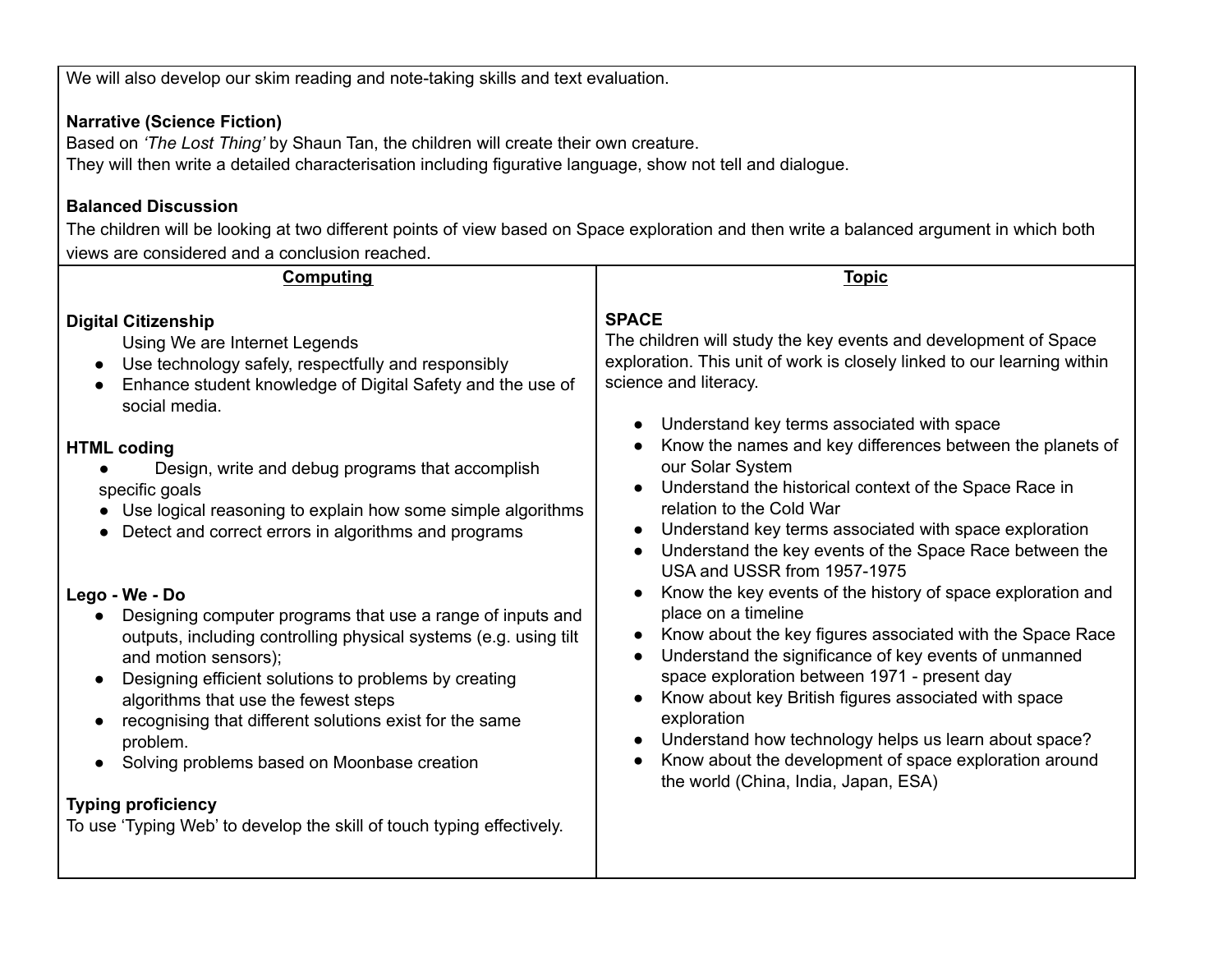#### **Science**

### **Space**

The children will learn about the shapes and relative movements of the Sun, Moon, Earth and other planets in the solar system. We will be able to explain the apparent movement of the sun across the sky in terms of the Earth's rotation and that this results in day and night.

## **Forces**

- The children will be able to explain that unsupported objects fall towards the Earth because of the force of gravity acting between the Earth and the falling object
- Investigate and identify the effects of air resistance, water resistance and friction, that act between moving surfaces

The children will also continue to develop their Working Scientifically skills

| <b>Games</b>                                                                                                                                                                      |                                                                                     |                                                |  |  |  |  |
|-----------------------------------------------------------------------------------------------------------------------------------------------------------------------------------|-------------------------------------------------------------------------------------|------------------------------------------------|--|--|--|--|
| Various ball skills related to the following invasion games:<br>Revision and extension of basic skills used in football, netball and hockey<br>Attacking and defending strategies |                                                                                     |                                                |  |  |  |  |
|                                                                                                                                                                                   | PE                                                                                  |                                                |  |  |  |  |
| <b>Gymnastics</b>                                                                                                                                                                 |                                                                                     |                                                |  |  |  |  |
| We will be focusing on learning and practising various skills including;                                                                                                          |                                                                                     |                                                |  |  |  |  |
| to perform actions, body shapes and balances accurately and consistently                                                                                                          |                                                                                     |                                                |  |  |  |  |
| to create sequences that meet set conditions                                                                                                                                      |                                                                                     |                                                |  |  |  |  |
| to adapt their sequences to new situations                                                                                                                                        | to chose shapes, balances and linking movements that they can include in a sequence |                                                |  |  |  |  |
| to apply their own compositional ideas to the sequences they create                                                                                                               |                                                                                     |                                                |  |  |  |  |
| to perform counterbalances and incorporate them into their sequences                                                                                                              |                                                                                     |                                                |  |  |  |  |
| to choose and apply basic compositional ideas to the sequences they create                                                                                                        |                                                                                     |                                                |  |  |  |  |
| to perform movements in canon and unison and incorporate them into their sequences                                                                                                |                                                                                     |                                                |  |  |  |  |
| to usef changes in speed, level and direction in their work and apply their own compositional ideas to the sequences they create                                                  |                                                                                     |                                                |  |  |  |  |
| <u>Art</u>                                                                                                                                                                        | <b>RE</b>                                                                           | <b>Design Technology</b>                       |  |  |  |  |
|                                                                                                                                                                                   | <u>Islam</u>                                                                        |                                                |  |  |  |  |
| This term the children will be learning about                                                                                                                                     | Through discussions, reading of stories,                                            | <b>Space Buggies</b>                           |  |  |  |  |
| the POP ART movement.                                                                                                                                                             | drama and research the children will develop                                        | The children will use their teamwork skills to |  |  |  |  |
| Children will                                                                                                                                                                     | an understanding of 'What Muslims                                                   | design and produce an electrically powered     |  |  |  |  |
| Know key facts about the artist Andy                                                                                                                                              | believe'.                                                                           | space buggy that moves reliably and quickly    |  |  |  |  |
| Warhol                                                                                                                                                                            | They will also investigate 'The Five Pillars                                        | across rocky terrain!                          |  |  |  |  |
|                                                                                                                                                                                   | of Islam' and understanding will be                                                 |                                                |  |  |  |  |